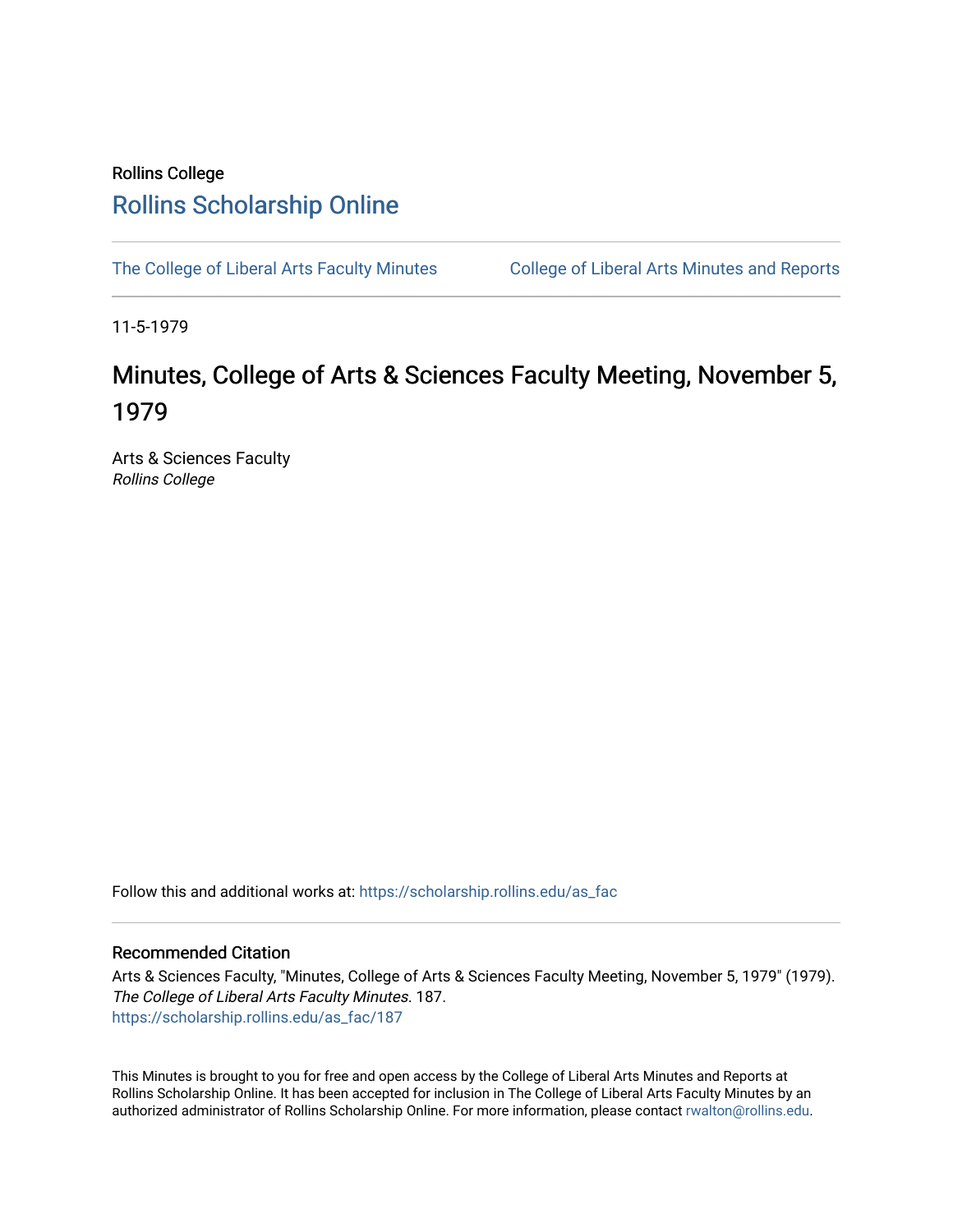TO: DONALL C GRIFF 1A<sup>262540313</sup>  $B_0 X_2 2712$ 

From: John S. Ross Secretary of the Faculty 30 October 1979

To: All Faculty Members

Subject: Faculty Meeting

The third faculty meeting of the Fall Term will be held Monday, November 5, 1979 at 4 PM In the Rogers Room of Keene Hall.

### AGENDA

 $H/\mathbb{Z}$ 

I. Approval of Minutes

II. Announcements and Reports

- A. Dr. Cohen<br>B. President
- B. President Seymour<br>C. Dr. Griffin
- Dr. Griffin

#### III. Business

A. Election of three faculty members to the Search Committee for the Vice President for Academic Affairs and Provost.

Nominations will be from the floor. Please secure a person's "willingness to serve" before nominating them.

NOTE: This Search Committee will consist of the following:

President of the Faculty (Ed Cohen) Senior Dean of the Graduate & Evening Programs (Dan Riva) President of the Student Association (Frank O'Donnell) Trustee (Harold Ward) 3 Faculty, elected at large.

IV. Other Business

V. Adjournment